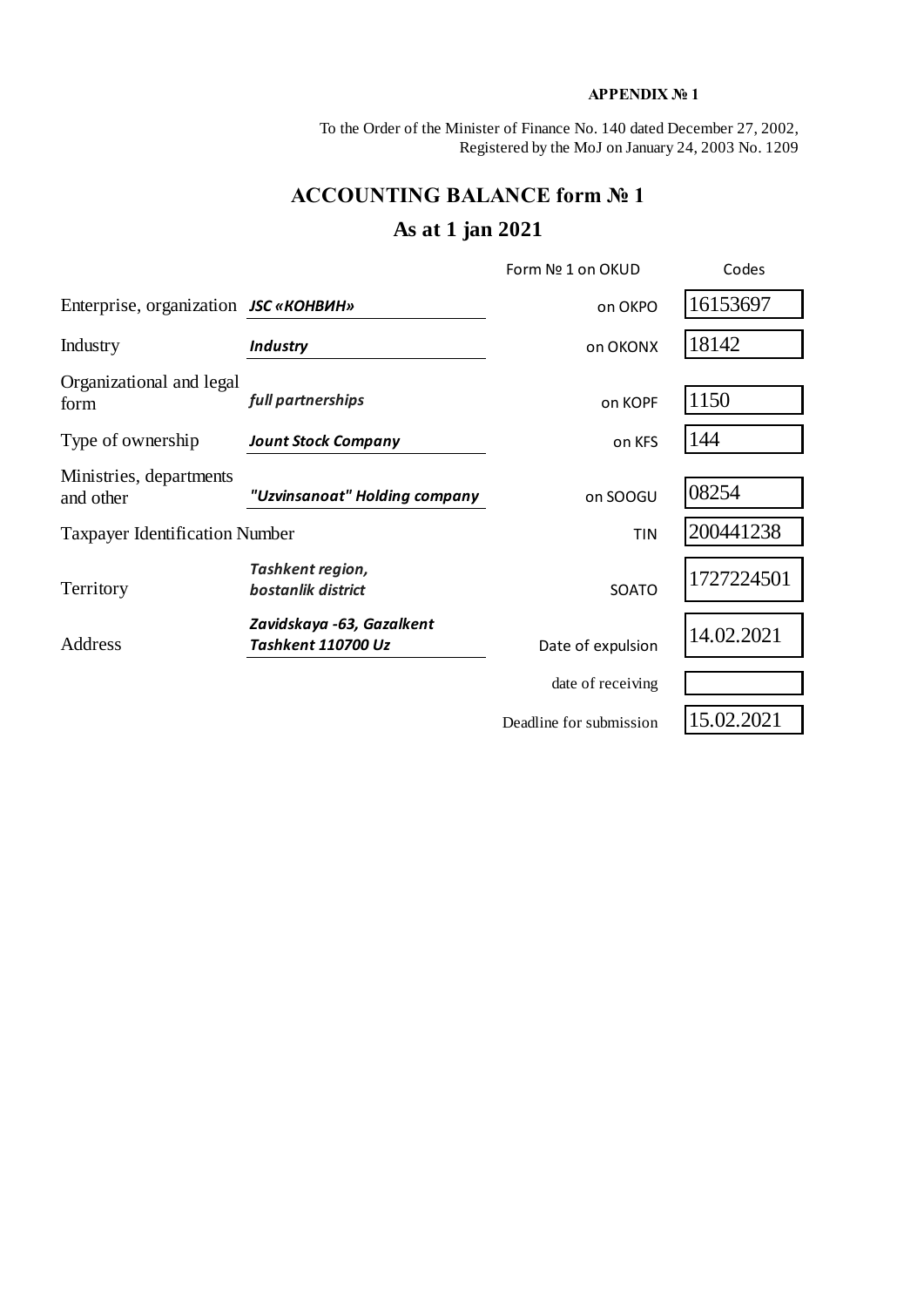|                                                                    |                  | At the beginning           | At the end of the |
|--------------------------------------------------------------------|------------------|----------------------------|-------------------|
| The name of the indicator                                          | Line code        | of the reporting<br>period | reporting period  |
| 1                                                                  | $\overline{2}$   | 3                          | 4                 |
| <b>ASSETS</b>                                                      |                  |                            |                   |
| I. Long-term assets                                                |                  |                            |                   |
| Property, plant and equipment:                                     |                  |                            |                   |
| Initial (replacement) cost (0100, 0300)                            | 10               | 7987239                    | 8 006 046         |
| Sum of depreciation (0200)                                         | 11               | 3 822 117                  | 4 282 109         |
| Residual (book) value (line 010-011)                               | $\overline{12}$  | 4 165 122                  | 3723937           |
| <b>Intangible assets:</b>                                          |                  |                            |                   |
| Original cost (0400)                                               | 20               |                            |                   |
| Amortization amount (0500)                                         | $\overline{21}$  |                            |                   |
| Residual (book) value (line 020-021)                               | 22               |                            |                   |
| Long-term investments, total                                       |                  |                            |                   |
| (line $040+050+060+070+080$ ), including:                          | 30               | 168 585                    | 168 585           |
| Securities (0610)                                                  | 40               | 5 5 8 5                    | 5 5 8 5           |
| Investments in subsidiaries (0620)                                 | $\overline{50}$  |                            |                   |
| Investments in associates (0630)                                   | 60               |                            |                   |
| Investments in an enterprise with foreign capital (0640)           | 70               |                            |                   |
| Other long-term investments (0690)                                 | 80               | 163 000                    | 163 000           |
| Equipment for planting (0700)                                      | 90               |                            |                   |
| Capital investments (0800)                                         | $\overline{100}$ |                            |                   |
| Long-term accounts receivable (0910,0920,090,0940)                 | 110              |                            |                   |
| From it: overdue                                                   | 111              |                            |                   |
| Long-term deferred expenses (0950,0960,0990)                       | 120              |                            |                   |
| Total for section I (line 012+022+030+090+100+110+120)             | 130              | 4 333 707                  | 3892522           |
| <b>II.</b> Current assets                                          |                  |                            |                   |
| Inventories, total (line 150+160+170+180), including:              | 140              | 15 206 592                 | 12 614 010        |
| Production reserves (1000,1100,1500,1600)                          | 150              | 11 476 528                 | 11 905 708        |
| Incomplete production (2000,2100,2300,2700)                        | 160              | 1 149 059                  | 700 623           |
| Finished products (2800)                                           | 170              | 2 581 005                  | 7679              |
| Goods (2900 less 2980)                                             | 180              |                            |                   |
| Deferred expenses (3100)                                           | 190              | 5 3 2 4                    | 3 6 6 2           |
| Deferred expenses (3200)                                           | 200              |                            |                   |
| Debtors, total:                                                    |                  |                            |                   |
| (line $220+230+240+250+260+270+280+290+300+310$ )                  | 210              | 3852166                    | 5 689 934         |
| Out of it past due                                                 | 211              |                            |                   |
| Indebtedness of buyers and customers (4000 less 4900)              | $\overline{220}$ | 3 431 813                  | 5 189 463         |
| Debt of stand-alone units (4110)                                   | 230              |                            |                   |
| Debt of subsidiaries and dependent business entities (4120)        | 240              |                            |                   |
| Advances issued to personnel (4200)                                | 250              |                            |                   |
| Advances paid to suppliers and contractors (4300)                  | 260              | 41 831                     | 330 612           |
| Advance payments on taxes and duties to the budget (4400)          | 270              | 214 163                    | 68 4 68           |
| Advance payments to state trust funds and insurance (4500)         | 280              | 2 0 7 1                    | 9479              |
| Debt of founders on contributions to the authorized capital (4600) | 290              |                            |                   |
| Debt of staff for other operations (4700)                          | 300              | 23 102                     | 37 960            |
| Other accounts receivable (4800)                                   | 310              | 139 186                    | 53 952            |
| Cash, in total (line. $330+340+350+360$ ), including:              | 320              | 513 483                    | 979 464           |
| Cash on hand (5000)                                                | 330              |                            |                   |
| Cash on the current account (5100)                                 | 340              | 507818                     | 975 916           |
| Cash in foreign currency (5200)                                    | 350              |                            |                   |
| Other cash and cash equivalents (5500,5600,5700)                   | 360              | 5 6 6 5                    | 3 5 4 8           |
| Short-term investments (5800)                                      | 370              |                            |                   |
| Other current assets (5900)                                        | 380              | 74 573                     | 82 399            |
| Total for section II (line 140+190+200+210+320+370+380)            | 390              | 19 652 138                 | 19 369 469        |
| Total for the balance asset (line 130+390)                         | 400              | 23 985 845                 | 23 261 991        |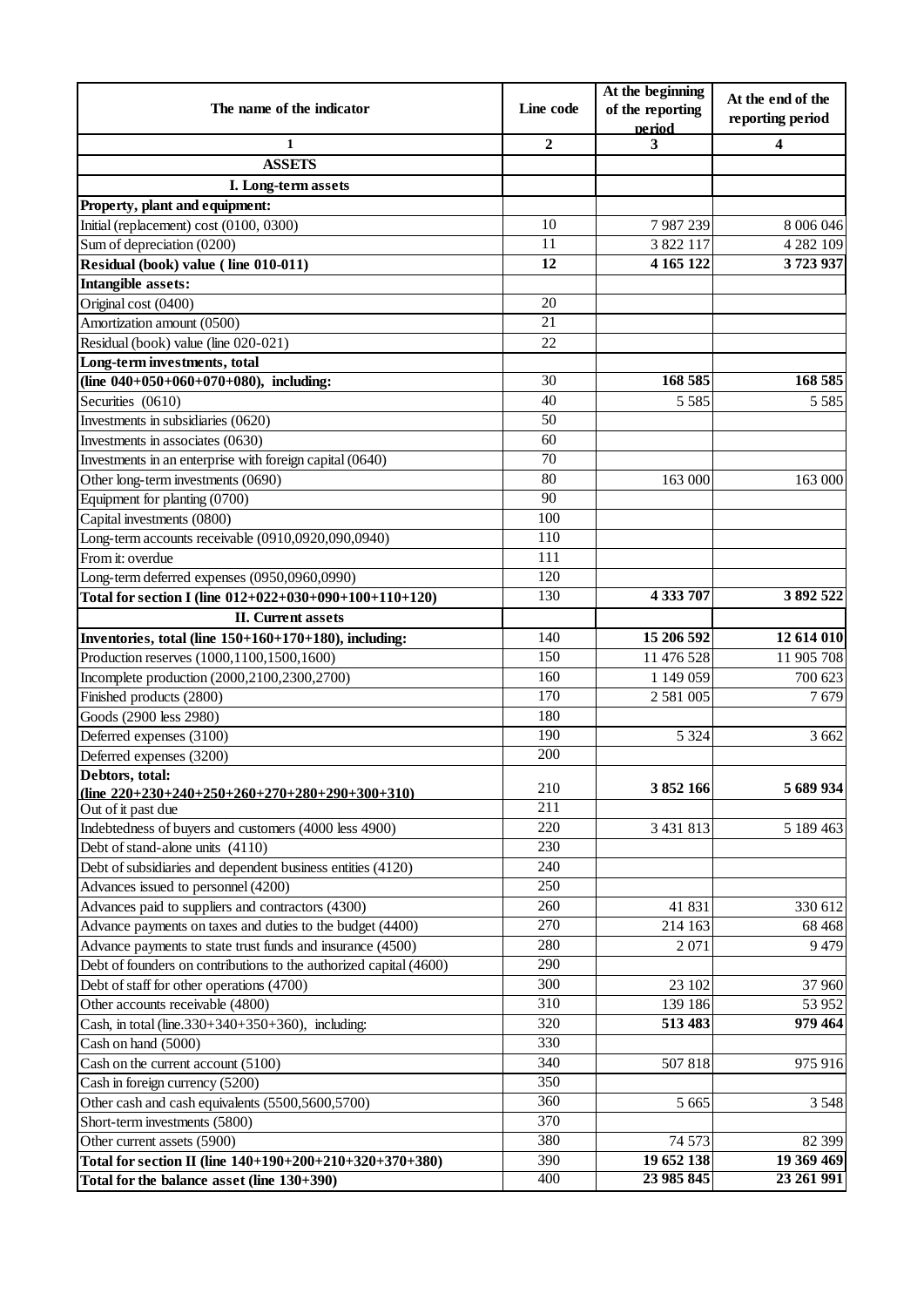| The name of the indicator                                                        |                  | At the<br>beginning of<br>the reporting | At the end of<br>the reporting |
|----------------------------------------------------------------------------------|------------------|-----------------------------------------|--------------------------------|
|                                                                                  |                  | period                                  | period                         |
| 1                                                                                | $\overline{2}$   | 3                                       | 4                              |
| <b>PASSIVE</b>                                                                   |                  |                                         |                                |
| I. Sources of own funds                                                          |                  |                                         |                                |
| Share capital (8300)                                                             | 410              | 2 830 632                               | 2 830 632                      |
| Added capital (8400)                                                             | 420              |                                         |                                |
| Reserve capital (8500)                                                           | 430              | 4 022 573                               | 4 031 889                      |
| Treasury shares (8600)                                                           | 440              |                                         |                                |
| Retained earnings (uncovered loss) (8700)                                        | 450              | 4 293 339                               | 809 158                        |
| Target Receipts (8800)                                                           | 460              |                                         |                                |
| Reserves for future expenses and payments (8900)                                 | 470<br>480       | 11 146 544                              | 7671679                        |
| Total for section I (line 410+420+430-440+450+460+470)<br><b>II.</b> Commitments |                  |                                         |                                |
| Long-term liabilities, total:                                                    |                  |                                         |                                |
| $(line 500+510+520+530+540+550+560+570+580+590)$                                 | 490              |                                         |                                |
| Including: long-term accounts payable (line $500+520+540+560+590$ )              | 491              |                                         |                                |
| From it: overdue long-term accounts payable                                      | 492              |                                         |                                |
| Long-term debt to suppliers and contractors (7000)                               | 500              |                                         |                                |
| Long-term debt to separate divisions $(7110)$                                    | $\overline{510}$ |                                         |                                |
| Long-term debt to subsidiaries and dependent companies (7120)                    | 520              |                                         |                                |
| Long-term deferred income (7210,7220,7230)                                       | 530              |                                         |                                |
| Long-term deferred tax liabilities and compulsory payments (7240)                | 540              |                                         |                                |
| Other long-term deferred liabilities (7250,7290)                                 | 550              |                                         |                                |
| Advances received from customers and customers (7300)                            | 560              |                                         |                                |
| Long-term bank loans (7810)                                                      | 570              |                                         |                                |
| Long-term loans (7820,7830,7840)                                                 | 580              |                                         |                                |
| Other long-term accounts payable (7900)                                          | 590              |                                         |                                |
| Current liabilities, total (line $610 + 630 + 640 + 650 + 660 + 670 + 680$       |                  |                                         |                                |
| $+690+700+710+720+730+740+740+750+760$                                           | 600              | 12 839 301                              | 15 590 312                     |
| Including: current accounts payable                                              |                  |                                         |                                |
| $\overline{(line 610 + 630 + 650 + 670 + 680 + 690 + 700 + 710 + 720 + 760)}$    | 601              | 11 339 301                              | 15 590 312                     |
| From it: overdue current accounts payable                                        | 602              |                                         |                                |
| Debt to suppliers and contractors (6000)                                         | 610              | 7 5 8 7 2 0 6                           | 6 694 638                      |
| Indebtedness to separate divisions (6110)                                        | 620              |                                         |                                |
| Debts to subsidiaries and dependent companies (6120)                             | 630              | 17 28 3                                 | 17283                          |
| Deferred income (6210,6220,6230)                                                 | 640              |                                         |                                |
| Deferred tax and mandatory payments (6240)                                       | 650              |                                         |                                |
| Other deferred liabilities (6250,6290)                                           | 660              |                                         |                                |
| Received advances (6300)                                                         | 670              | 63 183                                  | 63 102                         |
| Arrears of payments to the budget (6400)                                         | 680              | 1849417                                 | 4 694 886                      |
| Insurance debts (6510)                                                           | 690              |                                         |                                |
| Arrears in payments to state trust funds (6520)                                  | 700              | 163                                     | 238                            |
| Debt to founders (6600)                                                          | 710              | 1 1 5 7 3 0 8                           | 2 733 562                      |
| Arrears of wages (6700)                                                          | 720              | 44 5 5 1                                | 55 447                         |
| Short-term bank loans (6810)                                                     | 730              |                                         |                                |
|                                                                                  | 740              |                                         |                                |
| Short-term loans (6820,6830,6840)                                                |                  | 1 500 000                               |                                |
| Current portion of long-term liabilities (6950)                                  | 750              |                                         |                                |
| Other accounts payable (6900 except 6950)                                        | 760              | 620 190                                 | 1 3 3 1 1 5 6                  |
| Total for section II (line $490 + 600$ )                                         | 770              | 12 839 301                              | 15 590 312                     |
| Total on the liabilities of the balance sheet (line $480 + 770$ )                | 780              | 23 985 845                              | 23 261 991                     |